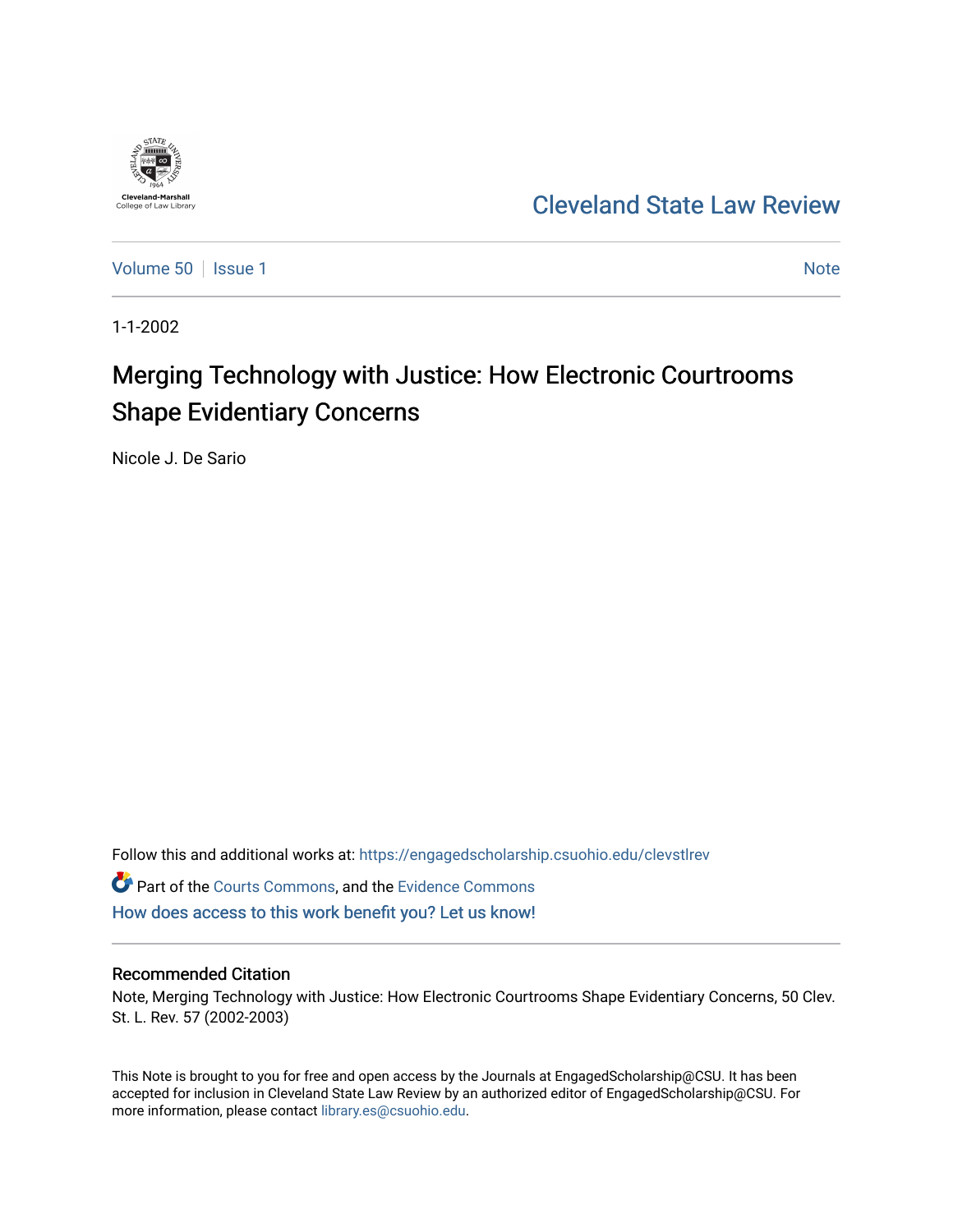# MERGING TECHNOLOGY WITH JUSTICE: HOW ELECTRONIC COURTROOMS SHAPE EVIDENTIARY CONCERNS

| THE HISTORY OF THE ELECTRONIC COURTROOM  58     |                                                                                                                    |
|-------------------------------------------------|--------------------------------------------------------------------------------------------------------------------|
| THE ELECTRONIC COURTROOM: CASE STUDY            |                                                                                                                    |
|                                                 |                                                                                                                    |
|                                                 |                                                                                                                    |
| Merging Technology with Justice:<br>$B_{\cdot}$ |                                                                                                                    |
|                                                 |                                                                                                                    |
|                                                 |                                                                                                                    |
|                                                 |                                                                                                                    |
|                                                 |                                                                                                                    |
| B.                                              |                                                                                                                    |
| C. Technology Giving Objectionable              |                                                                                                                    |
|                                                 |                                                                                                                    |
|                                                 |                                                                                                                    |
|                                                 |                                                                                                                    |
|                                                 |                                                                                                                    |
|                                                 |                                                                                                                    |
|                                                 | III. THE FEDERAL RULES OF EVIDENCE IN THE<br>IV. ILLUSTRATIVE AIDS: DISCRETION AND<br>V. CONCLUSION: THE FUTURE OF |

The jury watches the flat panel monitors affixed in the jury box to learn why they should find for the plaintiff. As part of the closing argument of a tort case, the plaintiff prepared a power-point presentation, which appears on the jury's monitors through the court's Digital Evidence Presentation System [hereinafter DEPS].<sup>1</sup> The defendant, a police officer, had testified during the trial that he followed the speed limit during the chase, driving at approximately thirty-five miles per hour. Nevertheless, the presentation combines excerpts of expert testimony and a map of the terrain to show, frame by frame, that he covered about 1.2 miles in sixty-nine seconds – revealing that he was traveling at sixty-four miles per hour.

Long after the trial is over, this power-point presentation continues in use – playing over and over again in Akron Courtroom 575 of the United States District Court for the Northern District of Ohio. As part of a pilot program for introducing new technology into the courtroom, the Northern District of Ohio regularly trains lawyers on the equipment before they appear in court. The above presentation is just one of many demonstrations used to show lawyers how they can make use of the Electronic Courtroom. Practitioners are also taught how to impeach witnesses via a document camera that simultaneously projects an image of the deposition to the witness, the judge, the jurors and opposing counsel; how to display three-

57

1

<sup>&</sup>lt;sup>1.</sup>The DEPS allows counsel to switch from displaying exhibits, realtime transcripts, video recording or multi-media presentations with the push of a button." CHIEF JUDGE PAUL R. MATIA, THE UNITED STATES DISTRICT COURT NORTHERN DISTRICT OF OHIO ANNOUNCED ELECTRONIC COURTROOMS AT ITS U.S. COURT HOUSES (pamphlet n.d.) [hereinafter Pamphlet]. *See generally*; Section II.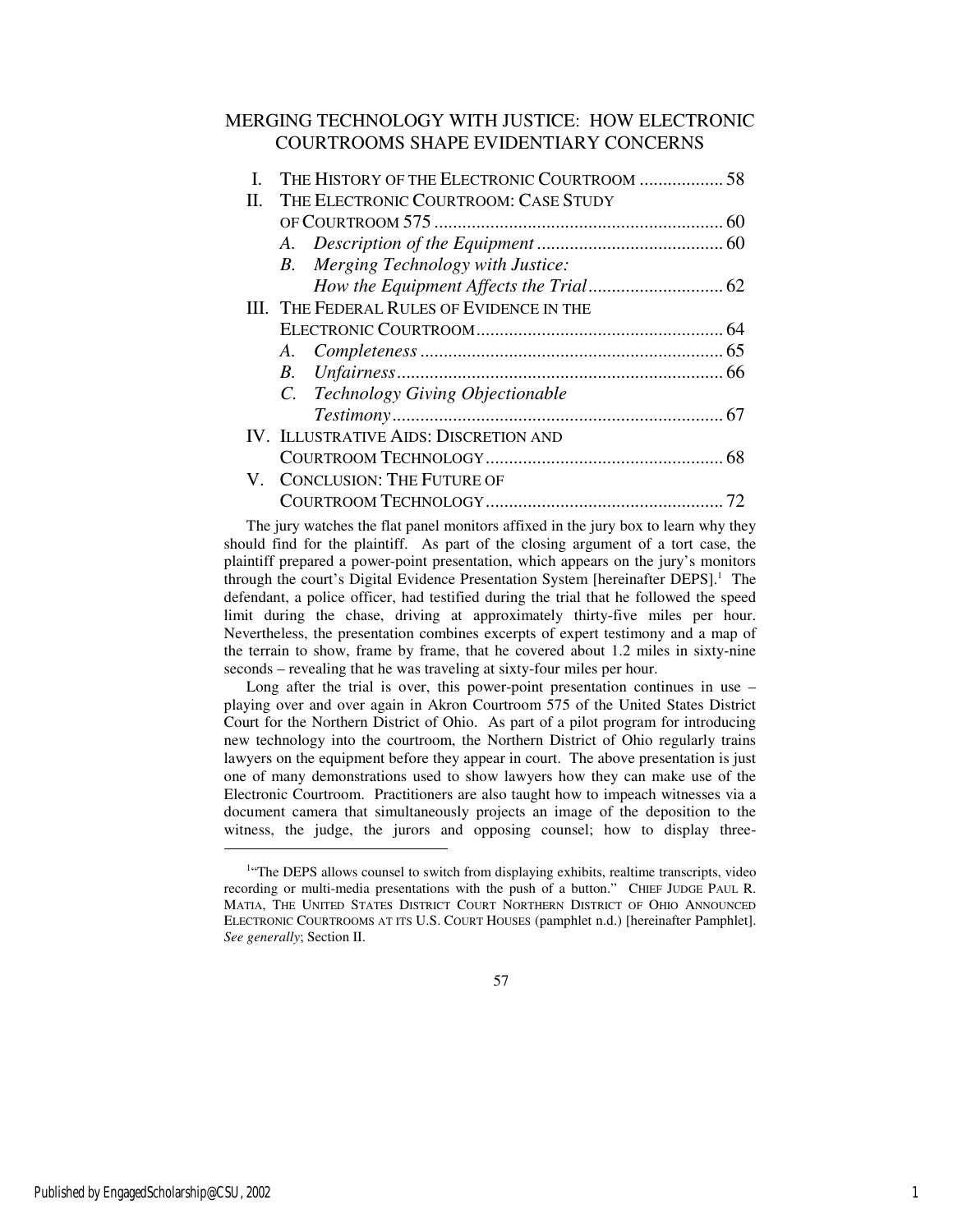dimensional objects via this same document camera; how to video-conference with a witness that is unable to travel to court; and how to electronically mark on documents with one's fingertip.

The Northern District of Ohio is a leader in a sweeping trend to employ technology in the courtroom, with seven of its eighteen active district and magistrate judges presiding over Electronic Courtrooms.<sup>2</sup> As technology races ahead, the Federal Rules of Evidence lag behind, giving judges little guidance in how to handle technological evidentiary issues: "The Federal Rules of Evidence offer only the broadest guidance with respect to the new methods and techniques brought to the courts along with new technology."<sup>3</sup> The Federal Judicial Center and the National Institute for Trial Advocacy have published a guide for federal district judges, that explains how the technology functions and gives comprehensive suggestions about how judges ought to rule on various objections to the technology.<sup>4</sup> A judge's guide to courtroom technology notes: "As the use of illustrative aids grew enormously, the rules remained focused on evidence, not illustrative aids, and the use of the new technology remained committed to the court's broad discretion."<sup>5</sup>

This Note will explore the evidentiary issues raised by the Electronic Courtroom, state how they are presently handled, and highlight the need for the adaptation of the Rules to allow for the smooth integration of such technology into the courtroom. Part I explains why the Administrative Office of the U.S. Courts began funding Electronic Courtrooms and how they have grown in numbers. Part II gives details about the type of equipment typically employed in the Electronic Courtroom, using Courtroom 575 as a case study. The observable impacts of technology on a trial also will be noted. Part III contains an empirical analysis of evidentiary issues commonly raised in Electronic Courtrooms and their standard treatment under the Federal Rules of Evidence. Finally, Part IV discusses the growing discretionary area of illustrative aids, on the rise due to courtroom technology, and the need for new evidentiary procedures to adapt to the technology.

## I. THE HISTORY OF THE ELECTRONIC COURTROOM

In response to increasing caseloads, the Administrative Office of the U.S. Courts launched a pilot program in 1998 to publicly fund advanced technology for selected courtrooms–including monitors throughout the courtroom, document cameras to display images of reports or objects, video-conferencing capabilities, and Internet connections.<sup>6</sup> The courtroom of Judge Kathleen M. O'Malley in the Northern District of Ohio was included in this experiment and, at the time, became "touted as

4 *Id.* 

j

5 *Id.* at 56-57.

6 Pamphlet, *supra* note 1; *see infra*, Section II.

<sup>2</sup>E-mail from Christopher Evers, elbow clerk for Judge Gwin, to Nicole De Sario, author (April 22, 2002) (on file with author) [hereinafter Evers e-mail].

 $3$ EFFECTIVE USE OF COURTROOM TECHNOLOGY: A JUDGE'S GUIDE TO PRETRIAL AND TRIAL 56 (Federal Judicial Center and National Institute for Trial Advocacy eds., 2001) (on file with author) [hereinafter JUDGE'S GUIDE].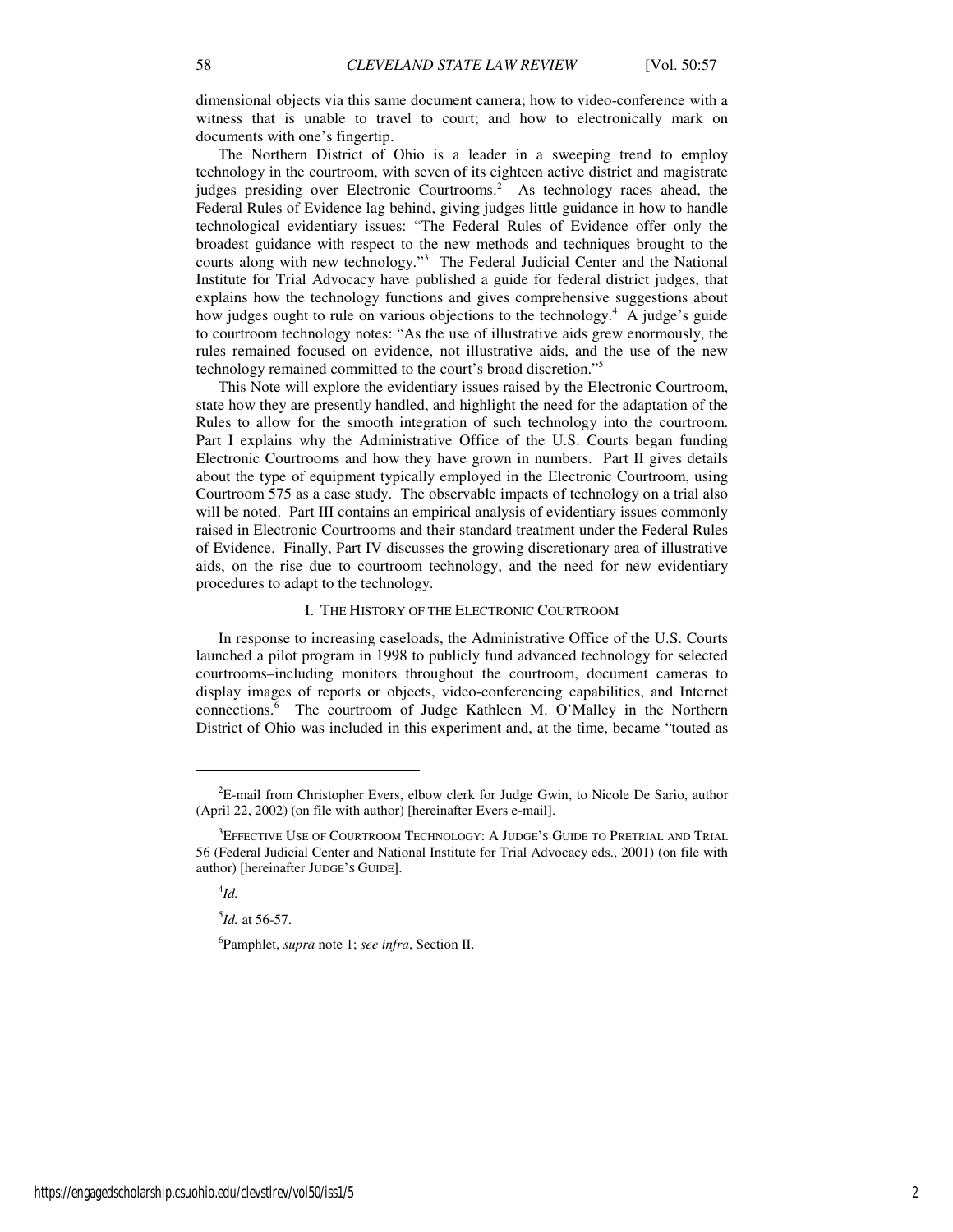the most technologically advanced courtroom in existence."<sup>7</sup> The courtroom technology was deemed a success after studies showed that it helped increase expediency, $^8$  cut costs, $^9$  and improved jury retention.<sup>10</sup> A report by the Judicial Conference of the United States, the judiciary's policy-making body, found that "[u]se of automation and technology allows the judiciary to handle a continuously growing workload while, at the same time, minimizing overall spending increases and maintaining services to the public."<sup>11</sup> Specifically, the Economy Subcommittee of the Judicial Conference found that the equipment would lower future increases in paper, postage, and travel.<sup>12</sup>

Consequently, in March of 1999, the Judicial Conference, recommended that courtroom technologies must be considered as "*necessary and integral* parts of the courtrooms undergoing construction or major renovation."<sup>13</sup> As such, the Administrative Office set aside some of its Congressional funds for technology.<sup>14</sup> The Judicial Conference also declared the importance of retrofitting technologies into existing courtrooms, although such courtrooms would not be given priority with funding.<sup>15</sup>

Akron Courtroom 575 was one courtroom that qualified for the funds as a new courtroom being built. By June of  $2000$ ,<sup>16</sup> the Electronic Courtroom was complete, leading a national effort to expand the availability of such technology. To date, fiftythree out of ninety-seven U.S. districts have at least one courtroom that with evidence presentation equipment, and sixty-nine districts have at least one courtroom with proper equipment for video-conferencing.<sup>17</sup> These impressive numbers will only continue to grow until Electronic Courtrooms become the norm. The Honorable James S. Gwin, the judge presiding over Akron Courtroom 575, explained: "A lot of courts are going to this technology, so the legal issues that play out will play out all over."<sup>18</sup>

7 *Id.*

1

<sup>10</sup>*Courtroom Technology Draws Positive Response*, THE THIRD BRANCH (Admin. Office of the U.S. Courts), Aug. 1998, at 9.

<sup>11</sup>Report to Congress, *supra* note 9, at 57.

<sup>12</sup>*Id*.

<sup>13</sup>JUDGE'S GUIDE, *supra* note 3, at 304 (emphasis added).

<sup>14</sup>*Id.*

<sup>15</sup>*Id.*

<sup>16</sup>*See* Evers e-mail, *supra* note 2.

<sup>17</sup>JUDGE'S GUIDE, *supra* note 3, at 287-89 (data compilations by author).

<sup>18</sup>Interview with Judge James S. Gwin, Federal Judge, Northern District of Ohio in Akron, Ohio (March 27, 2002) [hereinafter Gwin interview].

<sup>&</sup>lt;sup>8</sup>Id. ("The landmark project demonstrated the successful integration of technology and justice as the District addressed the challenge of ever-increasing caseloads." *Id.*)

 $9^9$ Report to Congress on the Optimal Utilization of Judicial Resources, "Achieving Savings" and Efficiencies through Automation and Technology," 57-68, (1998), *available at* http://www.uscourts.gov/library.html [hereinafter Report to Congress].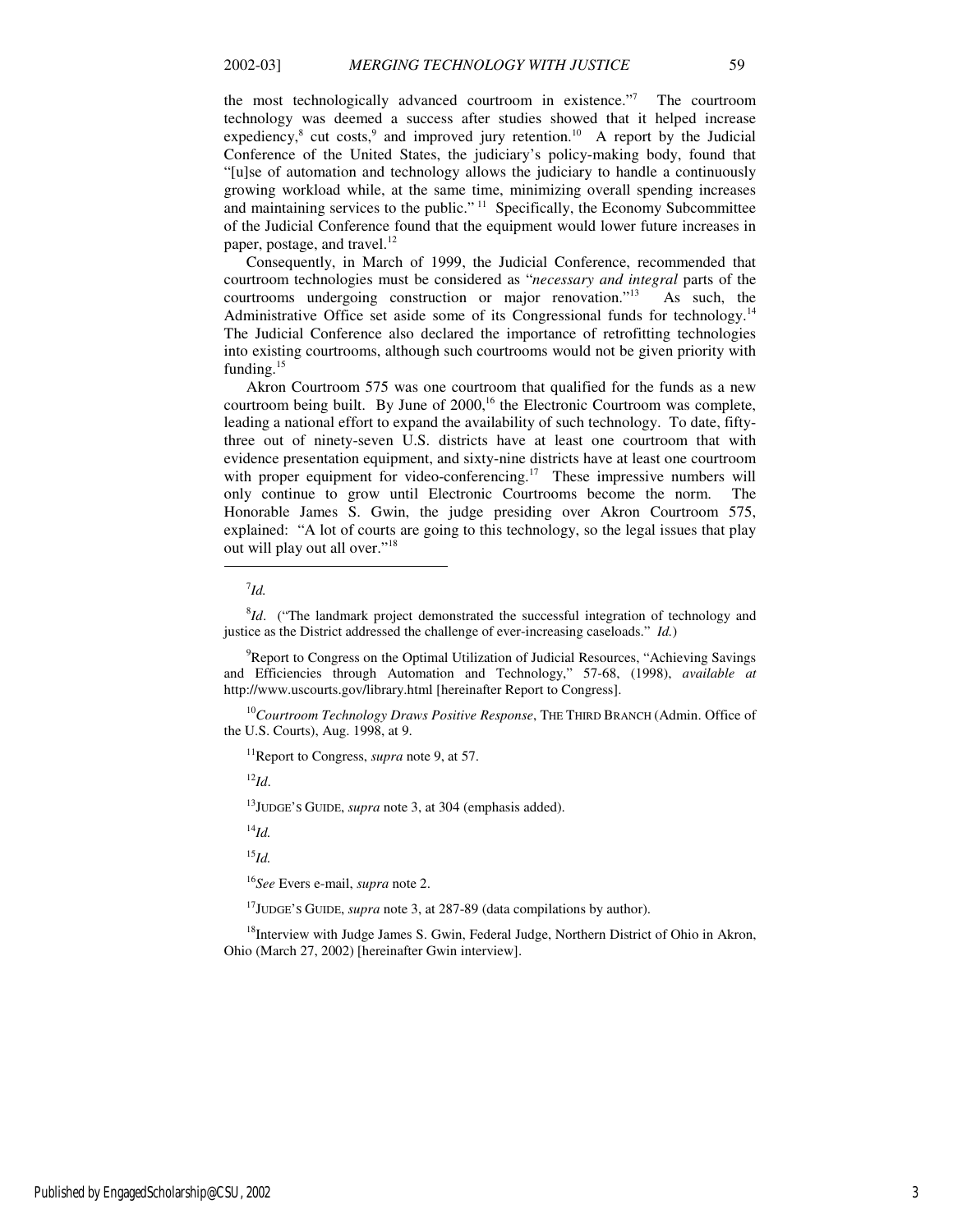## II. THE ELECTRONIC COURTROOM: CASE STUDY OF COURTROOM 575

# *A. Description of the Equipment*

Akron Courtroom 575, located in the heart of a federal district where Electronic Courtrooms began and continue to flourish, is a model of how such courtrooms function. Upon entering the courtroom, the most visible signs of innovative technology are the sixteen flat panel monitors spread throughout the courtroom. The monitors are placed discretely to preserve the decorum of the courtroom. Eight fifteen inch screens are neatly hidden in the jury box. Flat panel video displays are also placed near the seats of the court reporter, deputy clerk, judge, testifying witness, and opposing lawyers (one at each table and a third at the lectern). Meanwhile, one large screen hangs to the left of the jury box, which allows the public to view the display. Touch screen panels appear along the sides of the monitors for the judge, the lawyer at the lectern, and the testifying witness, allowing them to control features of the system. The judge has ultimate control over what is shown on the screens, and has sole access to a "Kill Video" switch, which blanks the screens for the jurors as well as the main screen.<sup>19</sup> The Judge's Guide notes that judges typically use this control when an objection is interposed.<sup>20</sup>

Each monitor is connected through the DEPS. "The DEPS allows counsel to switch from displaying exhibits, realtime transcripts, video recording or multi-media presentations with the push of a button."<sup>21</sup> One can imagine how the monitor may function as a computer screen for a computerized power-point presentation or a television screen to show a video tape. Nevertheless, more explanation is needed about how the monitors display realtime transcripts and exhibits.

Realtime court reporting describes a computer program that automatically translates the shorthand of the court reporters into readable text and disperses the information to the monitors that subscribe to the service.<sup>22</sup> Because Akron Courtroom 575 purchases the service from the courtroom reporters (who are independent contractors), both the judge and the jury have access to the text.<sup>23</sup> If a juror is hearing impaired, the judge, who has control over all of the monitors in the courtroom, can arranges to have the realtime text appear on a monitor in front of the juror.<sup>24</sup> Additionally, infrared listening assistance and translation capabilities are available to jurors through the technology.<sup>25</sup> Meanwhile, the judge always has access to the realtime transcripts through his monitor, allowing him to read spoken

<sup>22</sup>JUDGE'S GUIDE, *supra* note 3, at 29-30.

<sup>23</sup>Interview with Christopher Evers, elbow clerk to Judge James S. Gwin, in Akron, Ohio (March 27, 2002) [hereinafter Evers interview].

<sup>24</sup>Gwin interview, *supra* note 18.

<sup>25</sup>*Id.*

j

<sup>19</sup>JUDGE'S GUIDE, *supra* note 3, at 17.

<sup>&</sup>lt;sup>20</sup>*Id.* at 17. Note: While other judges have made use of this kill video switch, Judge Gwin has not. Instead, he uses the "pink noise system," which stops the noise of the presentation. *See infra* note 24.

<sup>21</sup>Pamphlet, *supra* note 1.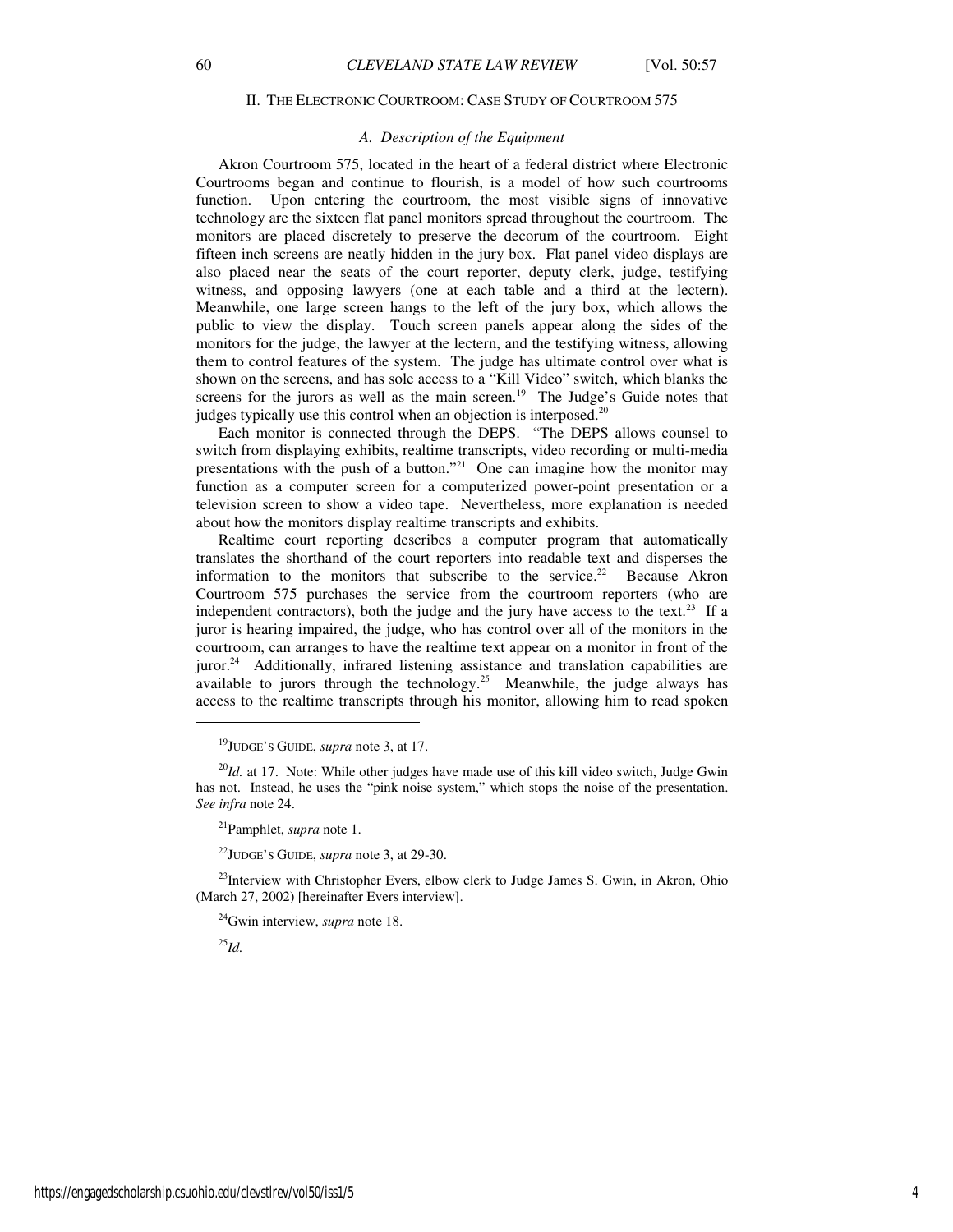words just moments after delivery. If an objection is made, the judge can quickly read the statements in dispute. Lawyers are not automatically included in the court's realtime reporting contract, but may choose to subscribe to the service.<sup>26</sup>

Exhibits can also be displayed on the monitors through the use of the evidence camera (sometimes called the "exhibit camera").<sup>27</sup> The evidence camera, resting next to the lectern, is the technological successor to the overhead projector.<sup>28</sup> It lights the object placed from below, records the image through a small, cordless video camera from above, and transmits the image to the monitors. With this device, both documents and small objects can be displayed. Furthermore, the camera can be used to zoom in on relevant aspects of objects or photographs.<sup>29</sup>

The evidence camera is placed on an integrated lectern, which facilitates the lawyer's use of the equipment. This special lectern keeps all of the relevant technology conveniently close to the lawyer, with side wings for holding an evidence camera and a monitor, an Internet connection for a laptop placed on top the lectern, and a storage space below for a  $VCR$ <sup>30</sup> With the flick of a hand, the lawyer can place an item on the evidence camera for the court to view and then turn to the monitor and, using a fingertip, draw an arrow to portions of a document, or circle relevant areas.<sup>31</sup> These markings appear on all of the monitors, effectively superimposed over the original display. This capability can be understood as the electronic equivalent of a dry-erase marker. $32$  Once the markings are complete, a color video printer, when necessary, keeps a record of the annotated document by printing out a photo-sized copy of the image and annotations on the screen.<sup>33</sup>

In addition to the uses described above, the monitors may also facilitate videoconferencing. This function is used when a witness is unable to travel to the courtroom and instead appears on the screens through a video camera. The courtroom screens display a headshot of the witness, while off-location the witness's screen displays an image of the attorney.<sup>34</sup> Consequently, the witness participating in the video-conferencing is not given a view of the judge or the jury during the proceedings (although the witness can hear the judge's voice).<sup>35</sup> During objections, when the judge does not believe it is appropriate for the jurors to be observing the witness, he may blank the screens using his "Kill Video" switch. $36$  Such technology

 $^{28}$ *Id.* 

j

<sup>31</sup>*Id.*

<sup>34</sup>*Id.*

<sup>35</sup>Evers interview, *supra* note 23; JUDGE'S GUIDE, *supra* note 3, at 27.

<sup>36</sup>Evers interview, *supra* note 23.

<sup>26</sup>Evers interview, *supra* note 23.

<sup>27</sup>JUDGE'S GUIDE, *supra* note 3, at 7.

<sup>29</sup>Evers interview, *supra* note 23.

<sup>30</sup>JUDGE'S GUIDE, *supra* note 3, at 24.

<sup>32</sup>Evers interview, *supra* note 23.

<sup>33</sup>JUDGE'S GUIDE, *supra* note 3, at 15.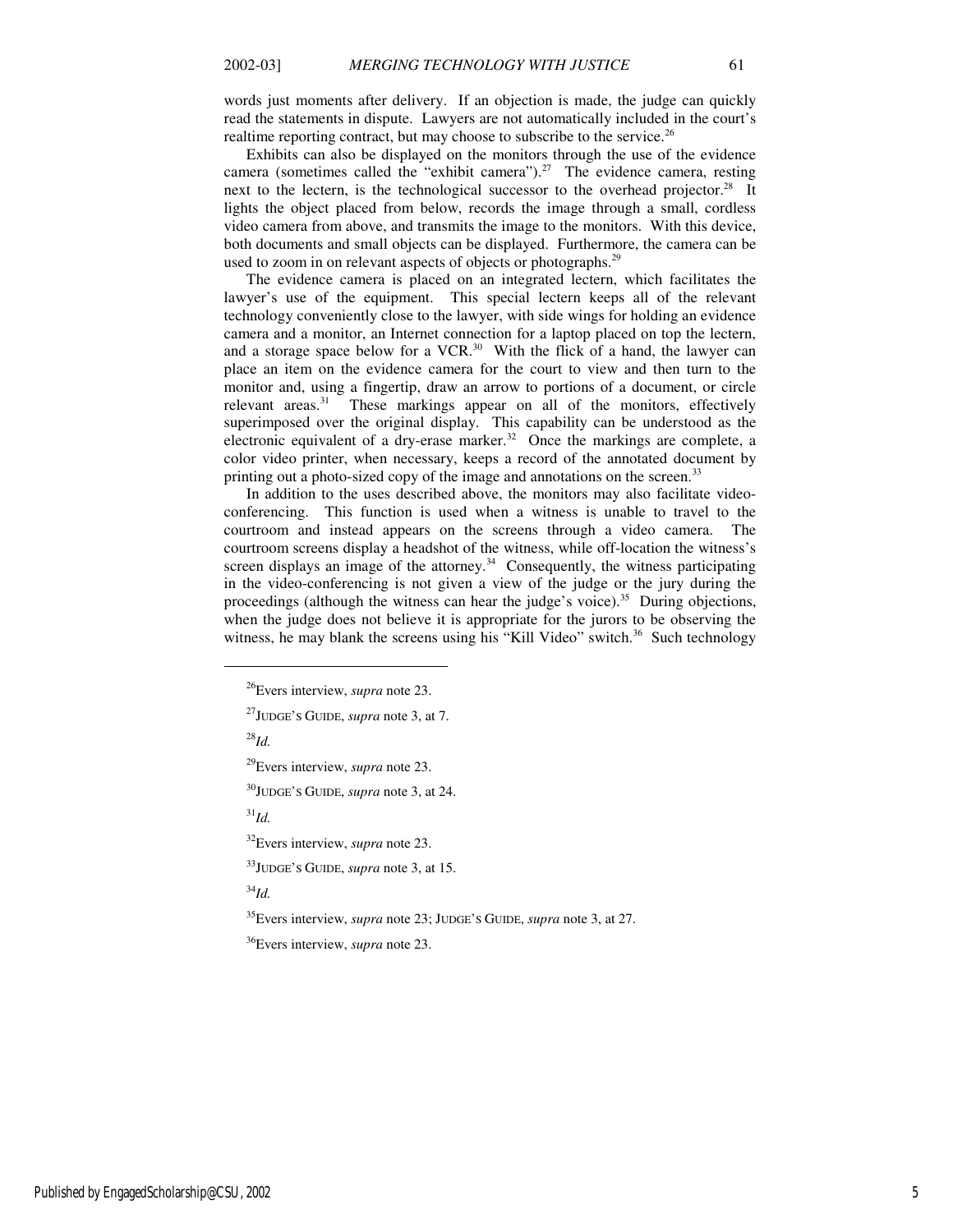reduces travel  $costs<sup>37</sup>$  and facilitates the testimony of individuals who are not physically mobile, such as prisoners. During the recent case of *Austin v. Wilkinson*, 38 Judge Gwin used the technology to hear testimony from prisoners on days that he did not set up court in prison.<sup>39</sup>

Finally, hidden in the panels of the courtroom is the infrastructure for Internet connections and a special sound system – two technological capabilities said to help improve factual and legal accuracy during a trial.<sup>40</sup> Internet connections are placed at the judge's bench, at counsel's tables, and at the lectern. Judge Gwin explains that the Internet capabilities have allowed him, on the spot, to correct lawyers who have mischaracterized cases because he is able to read the case in question via the Internet. $41$  Meanwhile, the infrared listening devices allow jurors to use headphones to better hear recordings or witness testimony. Judge Gwin uses this capability up to five times a year when he presides over narcotics cases that require the jury to screen tape recordings of an F.B.I. agent's wiretap. $42$  The judge notes that there is a marked improvement in sound using the headphones, allowing the jury to better understand what is being said.<sup>43</sup>

#### *B. Merging Technology with Justice: How the Equipment Affects the Trial*

In addition to the impacts mentioned above, Judge Gwin has observed three ways in which technology has affected trials in his courtroom: (1) it has helped him proceed on an expedited schedule that has reduced his caseload to one third of its original size; (2) it tends to improve the jury's ability to understand and retain information, and (3) it has evened the playing field for counsel, who once utilized such technology only if their client had very deep pockets.<sup>44</sup>

Before becoming a federal judge, Judge Gwin served for nine years as an Ohio general division judge and presided over approximately 450 jury trials.<sup>45</sup> This experience, coupled with his five years serving as a federal judge, has allowed Judge Gwin to make observations about the impact of the technology on a trial. "After all those trials, I have some fairly strong opinions about what works and what does not

<sup>40</sup>*Id.*

j

<sup>41</sup>*Id.*

<sup>42</sup>E-mail from Judge James S. Gwin, Federal Judge, Northern District of Ohio, to Nicole De Sario, author (Sept. 16, 2002) (on file with author) [hereinafter Gwin e-mail Sept. 16].

<sup>43</sup>*Id*. <sup>44</sup>*Id*.

<sup>45</sup>*Id*.

<sup>37</sup>Report to Congress, *supra* note 9, at 57.

<sup>38</sup>189 F. Supp. 2d 719 (N.D. Ohio 2002).

<sup>39</sup>Gwin interview, *supra* note 18.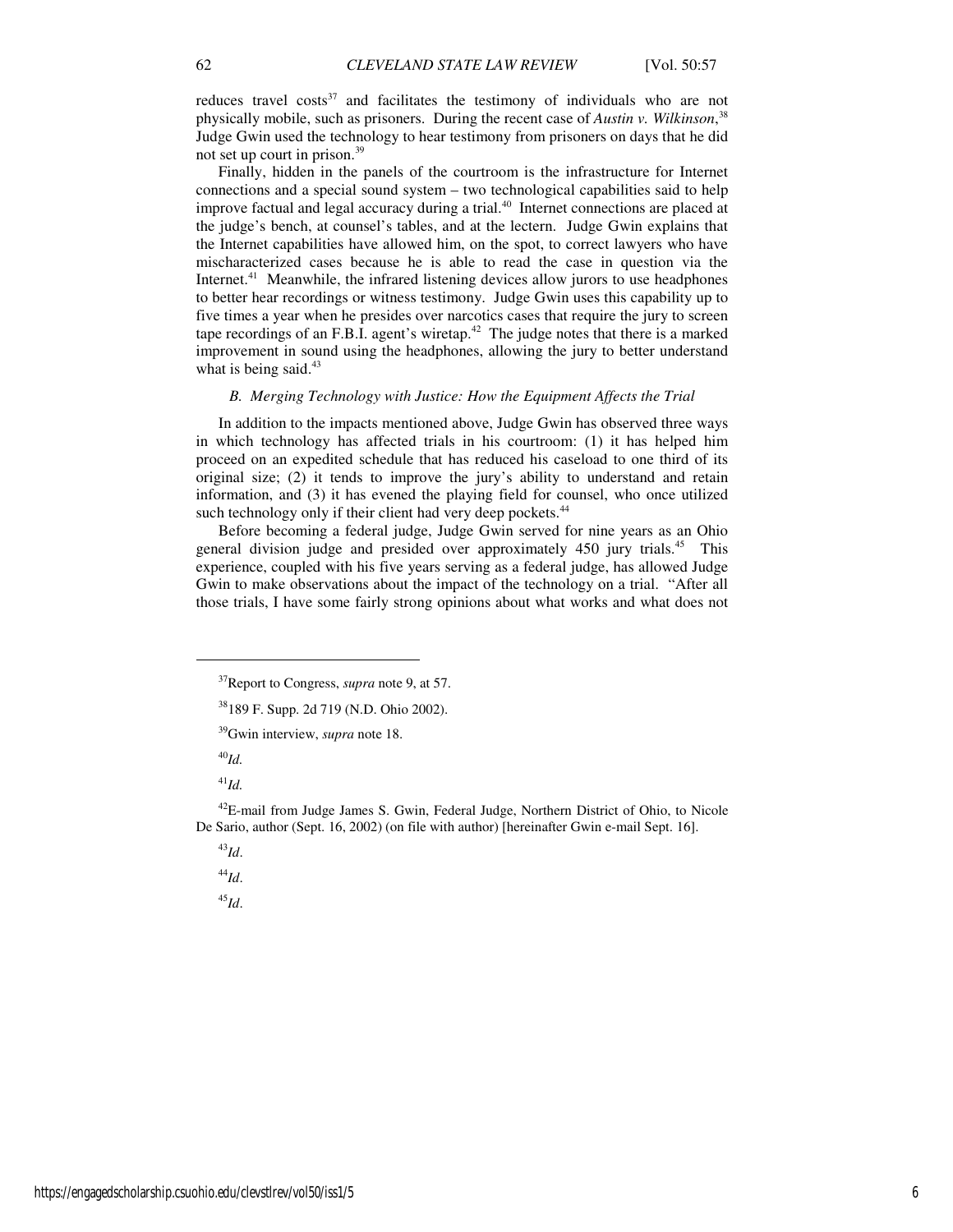work."<sup>46</sup> From the judge's perspective, this technology is a success, justifying the investment made by the Administrative Office.<sup>47</sup>

Judge Gwin explains that the technology "makes the case significantly faster."<sup>48</sup> There is no shuffling of papers.<sup>49</sup> Lawyers can impeach from the lectern (using the evidence camera), and jurors can simultaneously observe evidence through their monitors.<sup>50</sup> The Electronic Courtroom reduces timely set-ups, such as rolling in a VCR or fumbling with a three-legged easel.<sup>51</sup> The use of the equipment is not mandatory, although some judges use their discretion to require use of the technology in cases involving many exhibits and documents.<sup>52</sup> In Judge Gwin's courtroom, the lawyers choose to use the equipment.<sup>53</sup> Even a lawyer who is not already familiar with the equipment quickly becomes adept by attending a training session.<sup>54</sup> Judge Gwin's former clerk, Christopher Evers, who used to conduct the trainings, explained that even lawyers, who initially announced to the jury that they would give a simple presentation without many gadgets, soon found themselves making use of the equipment due to its convenience.<sup>55</sup>

Lawyers have incentives to use the technology given favorable jury reactions. After trials are over, jurors often tell Judge Gwin that the visual displays on the monitors makes it easier to remember what transpired during the trial.<sup>56</sup> Such reactions are in accord with scientific studies about how sensory perceptions function:

Research shows that the use of visual aids to assist with an oral presentation can facilitate comprehension, increase understanding and retention levels by as much as sixty-five percent. Additionally, information which is perceived by the individual from a variety of methods (aural, visual, and written) is retained and understood at a substantially higher level.<sup>57</sup>

<sup>47</sup>*Id.*

j

<sup>48</sup>Gwin interview, *supra* note 18.

<sup>49</sup>*Id.*

<sup>50</sup>*Id.*

<sup>51</sup>*Id.*

<sup>52</sup>JUDGE'S GUIDE, *supra* note 3, at 15.

<sup>53</sup>*Id.*

<sup>54</sup>Evers interview, *supra* note 23.

<sup>55</sup>*Id.*

<sup>56</sup>Gwin interview, *supra* note 18.

<sup>57</sup>Karen D. Butera, *Seeing is Believing: A Practitioner's Guide to the Admissibility of Demonstrative Computer Evidence,* 46 CLEV. ST. L. REV. 511, 513 (1998).

<sup>46</sup>E-mail from Judge James S. Gwin, Federal Judge, Northern District of Ohio, to Nicole De Sario, author (Apr. 25, 2002) (on file with author) [hereinafter Gwin e-mail Apr. 25].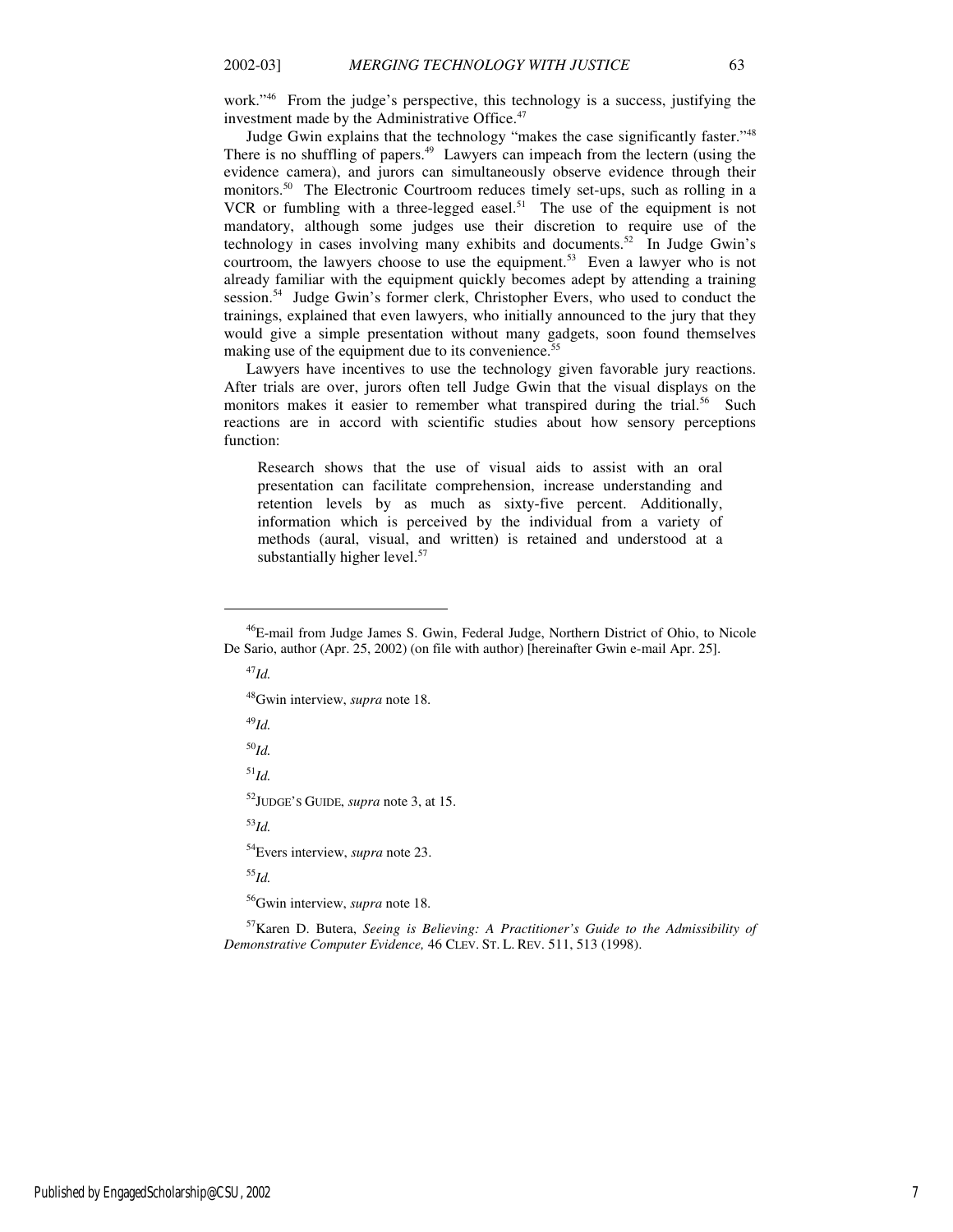The Administrative Office of the U.S Courts tested this theory in the Electronic Courtroom by presenting the same trial to two panels; one that used the technology, and another that did not.<sup>58</sup> The jurors were tested for their recollection of testimony several weeks later.<sup>59</sup> These jurors recalled more when they had the materials presented through the technologically wired courtroom.<sup>60</sup> Judge Gwin explained that "[j]urors who are able to see the exhibit being referred to are much better at following the evidence. And the case moves much faster without the shuffling of papers between examining attorney and witness. Much crisper presentations."<sup>61</sup> Judge Gwin is currently in the process of planning a similar experiment within Akron Courtroom 575.<sup>62</sup>

As trial matters become more complex, courtroom technology may be an effective tool for communicating difficult concepts:

Over the last few decades, courts have dealt with injuries and infringements stemming from intricate, complex products such as artificial heart valves and their parts, pesticides, asbestos, breast implants, and computer chips . . . [Technological exhibits] are not solely being introduced to add "sparkle" to cases, or "entertain" or even "dazzle" easily-bored jurors, as much as they are simply necessary to explain the complexities of the case so that the jury can understand the factual issues involved before they attempt the more difficult task of determining how to resolve the challenging factual disputes.<sup>63</sup>

If technology can result in increased jury retention and comprehension, one must question the fairness of concentrating these benefits among only the wealthiest of clients. "As technology began to appear in more and more courtrooms, many lawyers and judges were concerned about the David vs. Goliath situation in which the financial resources of one side might weigh too heavily on the outcome of the trial."<sup>64</sup> Electronic Courtrooms address this problem by evenly distributing access to technology. The end result is that wealth disparities among parties are less likely to have an unfair impact in an Electronic Courtroom

III. THE FEDERAL RULES OF EVIDENCE IN THE ELECTRONIC COURTROOM

The proliferation of courtroom technology, in turn, has resulted in a plethora of electronically-altered exhibits – raising technologically-specific questions under the Federal Rules of Evidence. These evidentiary issues can be broken down into three

<sup>59</sup>*Id.*

 $\overline{a}$ 

<sup>60</sup>*Id.*

<sup>61</sup>Gwin e-mail Sept. 16, *supra* note 42.

<sup>62</sup>Gwin interview, *supra* note 18.

<sup>63</sup>Fred Galves, *Where the Not-So-Wild Things Are: Computers in the Courtroom, the Federal Rules of Evidence, and the Need for Institutional Reform and More Judicial Acceptance*, 13 HARV. J. LAW & TEC 161, 168-69 (2000).

<sup>64</sup>JUDGE'S GUIDE, *supra* note 3, at 49.

<sup>58</sup>*See* Gwin interview *supra* note 18.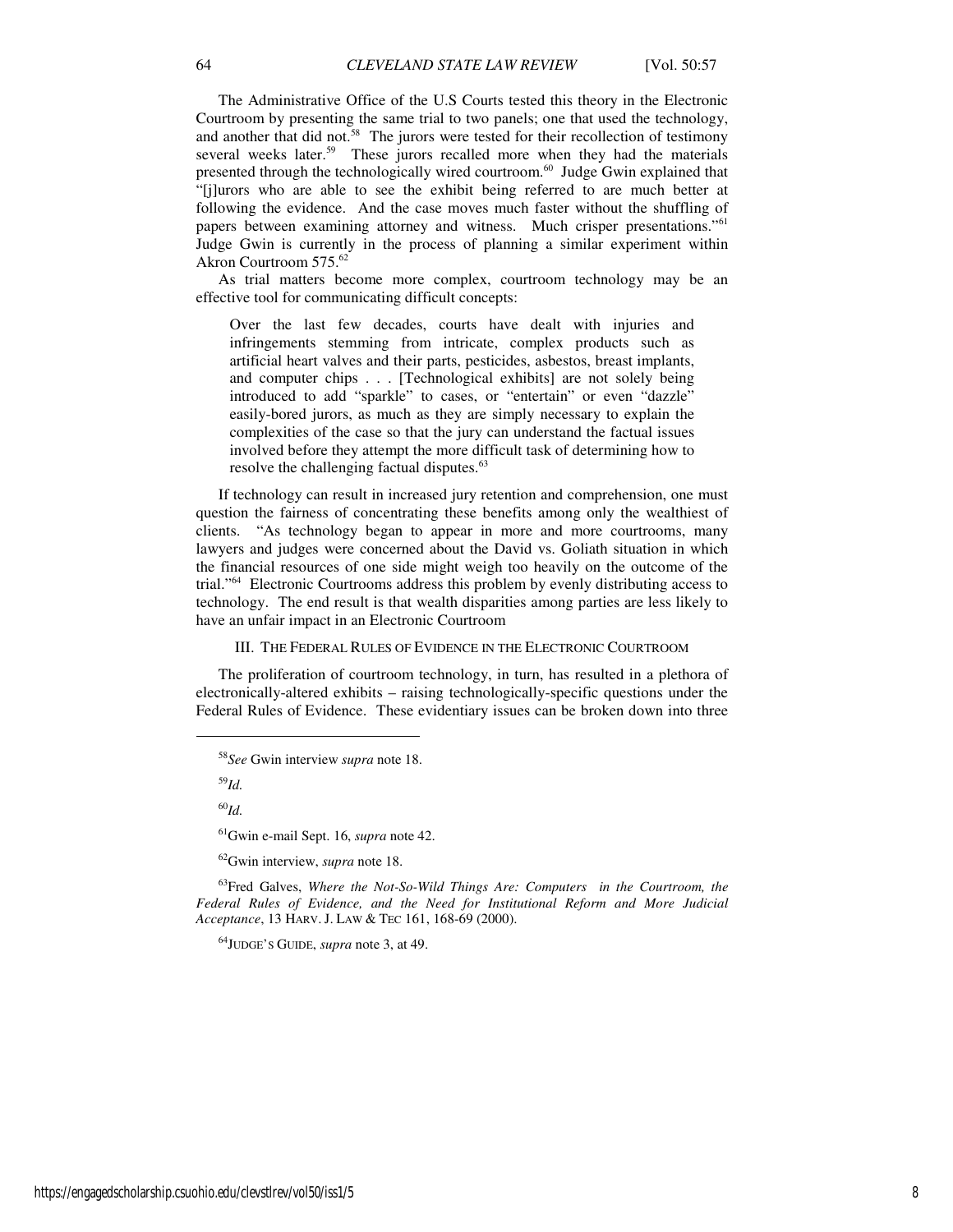categories: (1) substantive determinations if the technology violates the Federal Rules of Evidence; (2) procedural determinations, classifying a technologicallyaltered exhibit as evidence or as an illustrative aid; and (3) discretionary determinations if technologically-altered illustrative aids should be excluded, even if they do not conflict with the Federal Rules of Evidence.<sup>65</sup> Given that courtroom technology has caused a proliferation of illustrative aids, the admission of most exhibits in the Electronic Courtroom will be left to the discretion of the presiding judge, creating a space for new policies and procedures to be enacted.

Although "relatively little case law exists,"<sup>66</sup> the *Judge's Guide* lists common objections that courtroom technology has raised thus far. Most of the objections that are interposed pertain to the method of using the technology, and not the technology itself, indicating that proper use of the equipment will allow for its successful integration in courtrooms all over the country.<sup> $67$ </sup> Practitioners who become familiar with these common objections can learn the proper use of courtroom technology and potentially avoid violating the Federal Rules of Evidence altogether.

#### *A. Completeness*

Completeness objections are raised when one side believes they ought to be able to supplement a document with other material, "which under Federal Evidence Rule 106, ought in fairness to be considered contemporaneously with it."<sup>68</sup> Traditionally, completeness objections applied only to "writings and recorded statements, including audio and videotapes in lieu of transcriptions."<sup>69</sup> Yet, Federal Evidence Rule 611 has been used to apply similar objections to photographs and videotape recordings.<sup>70</sup> Rule  $611(a)(1)$  states that the court has broad discretion to control interrogations of witnesses to "make the interrogation and presentation effective for the ascertainment of truth."<sup>71</sup> Objections are often raised under this Rule either: (1) when non-written evidence is unfairly edited (the corollary to the 106 completeness objection for writings); or (2) when one could argue that the limited scope of the material on direct examination will unfairly limit cross examination (used for both written and nonwritten material).

Completeness objections are often raised by courtroom technology because digital exhibits facilitate editing written documents, using text graphics such as

<sup>66</sup>*Id.*

j

<sup>&</sup>lt;sup>65</sup>*Id.* at 3. ("Although various forms of courtroom technology have been around since the 1970s, and model courtrooms equipped with technology began appearing in law schools in 1990, little scientific research has been done in the field and relatively little case law exists." *Id*.).

<sup>67</sup>FED. R. EVID. 106.

<sup>68</sup>FED. R. EVID. 106; *see also* Judge's Guide, *supra* note 3, at 182.

<sup>69</sup>JUDGE'S GUIDE, *supra* note 3, at 182.

 $^{70}$ FED. R. EVID. 611(a)(1).

<sup>71</sup>JUDGE'S GUIDE, *supra* note 3, at 185.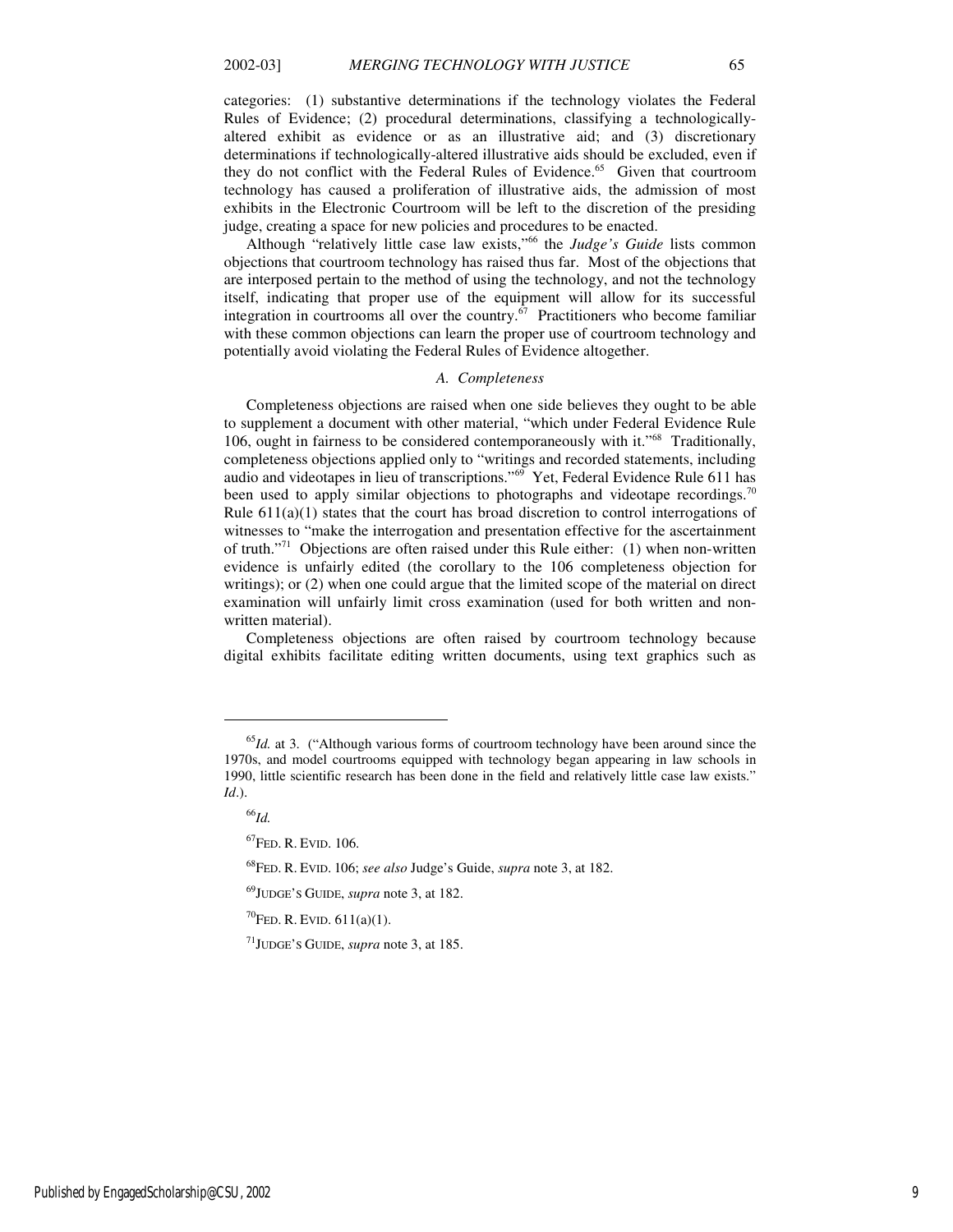pulled quotes, cropping photos, or presenting carefully edited videotapes in court.<sup>72</sup> While such forms of editing preceded the introduction of new forms of technology into the courtroom, the digital equipment facilitates the presentation of computeredited documents, which can be directly displayed on the court's monitors. Judges generally respond to such objections by considering if the editing would be admissible in non-digital form.<sup>73</sup> For example, when responding to an objection over a pulled quote, the judge could consider that "in direct examination counsel would not normally be allowed to approach the witness with a scissored up portion of a paper copy of a document."<sup>74</sup> Often, the technology is the solution to the problem: counsel is generally permitted to focus in on portions of a writing or photograph by using the evidence camera, so long as they first display the complete item.<sup>7</sup> Similarly, counsel may use the evidence camera to focus on aspects of threedimensional objects, after displaying the full object, without causing evidentiary problems.

# *B. Unfairness*

Unfairness concerns (Federal Evidence Rule 403) occur when an item used in court, such as a document or photograph, has been materially altered, affecting its message.<sup>76</sup> While such objections may be raised simultaneously with completeness objections, unfairness objections for digital displays generally are raised when the content of the document is altered, as opposed to a portion of it being removed. This objection is commonly interposed against four types of digital media in the Electronic Courtroom.<sup>7</sup>

First, videos that can be shown with ease in an Electronic Courtroom may raise unfairness objections. Lawyers should be aware that judges generally do not allow the video to be played at a different speed.<sup>78</sup> Further, lawyers should be careful about using still frames that might unfairly characterize the video; judges are on the alert for still frames that might be taken out of context.<sup>79</sup>

Second, unfairness objections are often raised with respect to altered margins for documents. Although the monitors in an Electronic Courtroom have a height/width ration of 3:4 while most documents are 8.5" x 11, lawyers should not alter the white spaces on the document to better fit it in the screen. Doing so could raise unfairness concerns, for example, by making a contract look denser.<sup>80</sup>  $\overline{a}$ 

<sup>73</sup>JUDGE'S GUIDE, *supra* note 3, at 185.

<sup>74</sup>*Id.*

j

<sup>75</sup>*Id.*

<sup>76</sup>FED. R. EVID. 403.

<sup>77</sup>JUDGE'S GUIDE, *supra* note 3, at 188-196.

<sup>78</sup>*Id.* at 191-92.

<sup>79</sup>*Id*. at 191.

<sup>80</sup>*Id.* at 188.

 $72$ *Id.* at 186. ("Cropping has always been possible during the enlargement process with regular photos, but digital photos are very easy to change." )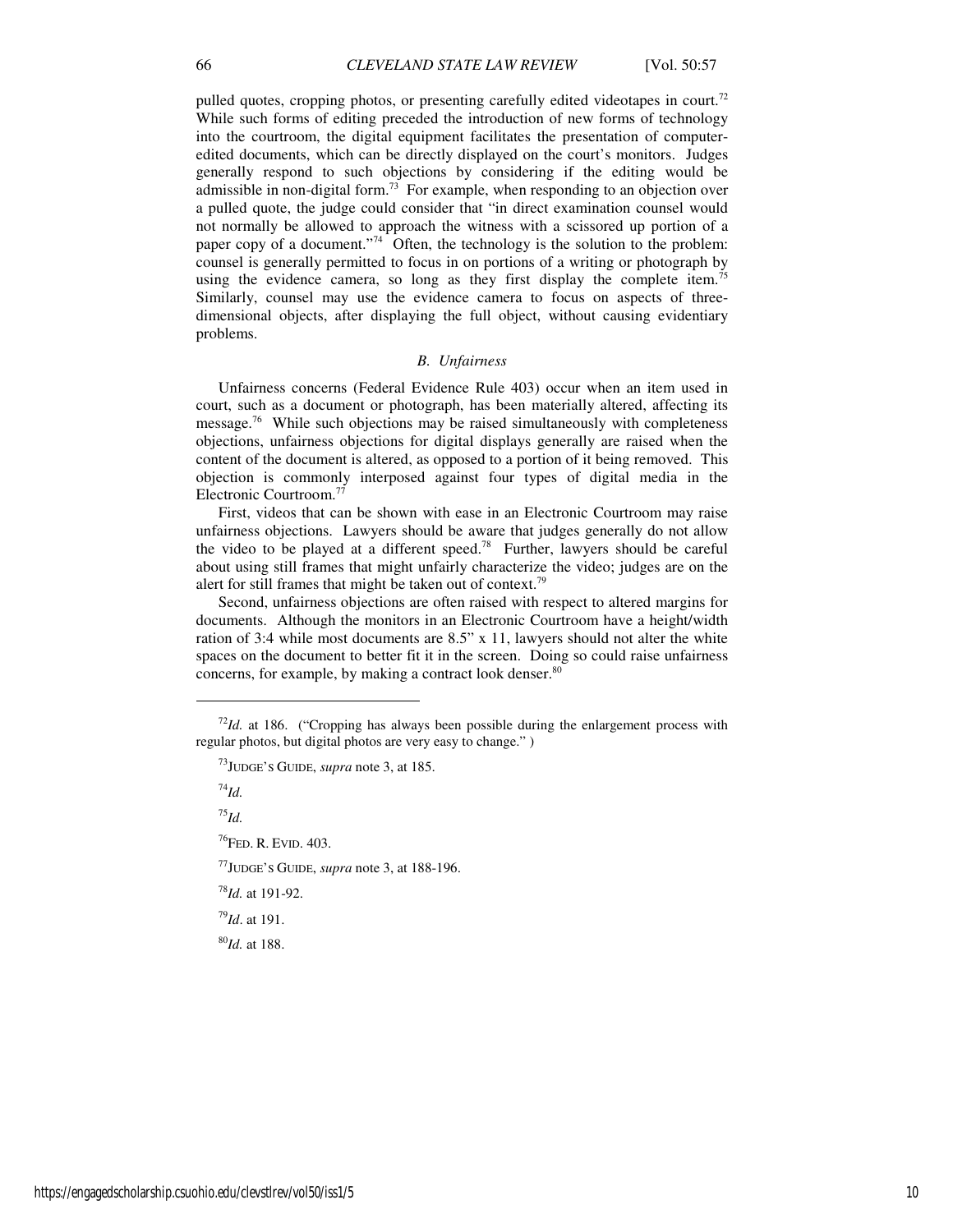Third, while digital photos are easy to work with, counsel should never use the reshaping tool (stretching images), as judges find that this is inherently unfair.<sup>81</sup> Further, when placing a photo on the evidence camera, lawyers should be familiar with how to fairly adjust the iris setting and contrast. Presenting a night time photo with the iris wide open (allowing in more light) and a high contrast can make night images look more visible than they actually would appear at night.<sup>82</sup> It is especially important that opposing counsel be familiar with this effect, so they can interpose objections. Judges are informed about this potential misuse of the evidence camera through the aforementioned Judge's Guide.<sup>83</sup>

Finally, lawyers may be tempted to object to fancy visual displays on fairness grounds. Some software presentations include sounds, such as a "whoosh" when a text graphic becomes enlarged on the screen, and visuals such as blinking lights to highlight what is being emphasized. Nevertheless, unless the effect has a material impact on the presentation, which is rare, a judge is unlikely to exclude the presentation.<sup>84</sup>

# *C. Technology Giving Objectionable Testimony*

Computerized exhibits, used in direct examination, may testify on behalf of the witness in a way that is objectionable<sup>85</sup> (i.e., by being leading or presenting evidence that does not have the proper foundation). Lawyers must be careful not to display exhibits on the monitors that have "content or markings that will lead the witness in reciting testimony."<sup>86</sup> Yet, if an expert witness prepared the content of the slides to help the jury understand the testimony, this would generally be acceptable.<sup>87</sup> The directing attorney must also be careful not to prematurely place a photo or document on the evidence camera, because it may present a fact that either has not been admitted into evidence or is not within the range of matter that the witness may testify.<sup>88</sup>

While these are common objections to exhibits in all courtrooms, they have heightened importance in an Electronic Courtroom, where exhibits are simultaneously shown to the witness and the jury. As exhibits change with the press of a button, the opposing counsel is given less time to object. Thus, it is extremely important that the directing attorney ask the proper foundation questions, giving the opposing attorney notice of objectionable material. Fred Galves, a scholar on the matter, explains that when computerized exhibits are used correctly, the technology

<sup>82</sup>*Id.*

j

<sup>83</sup>*Id*. at 191.

<sup>84</sup>*Id.* at 196.

<sup>85</sup>*Id.*

<sup>86</sup>JUDGE'S GUIDE, *supra* note 3, at 199. FED. R. EVID. 611.

<sup>87</sup>*Id*.

<sup>88</sup>FED. R. EVID. 602, 703.

<sup>81</sup>JUDGE'S GUIDE, *supra* note 3, at 190.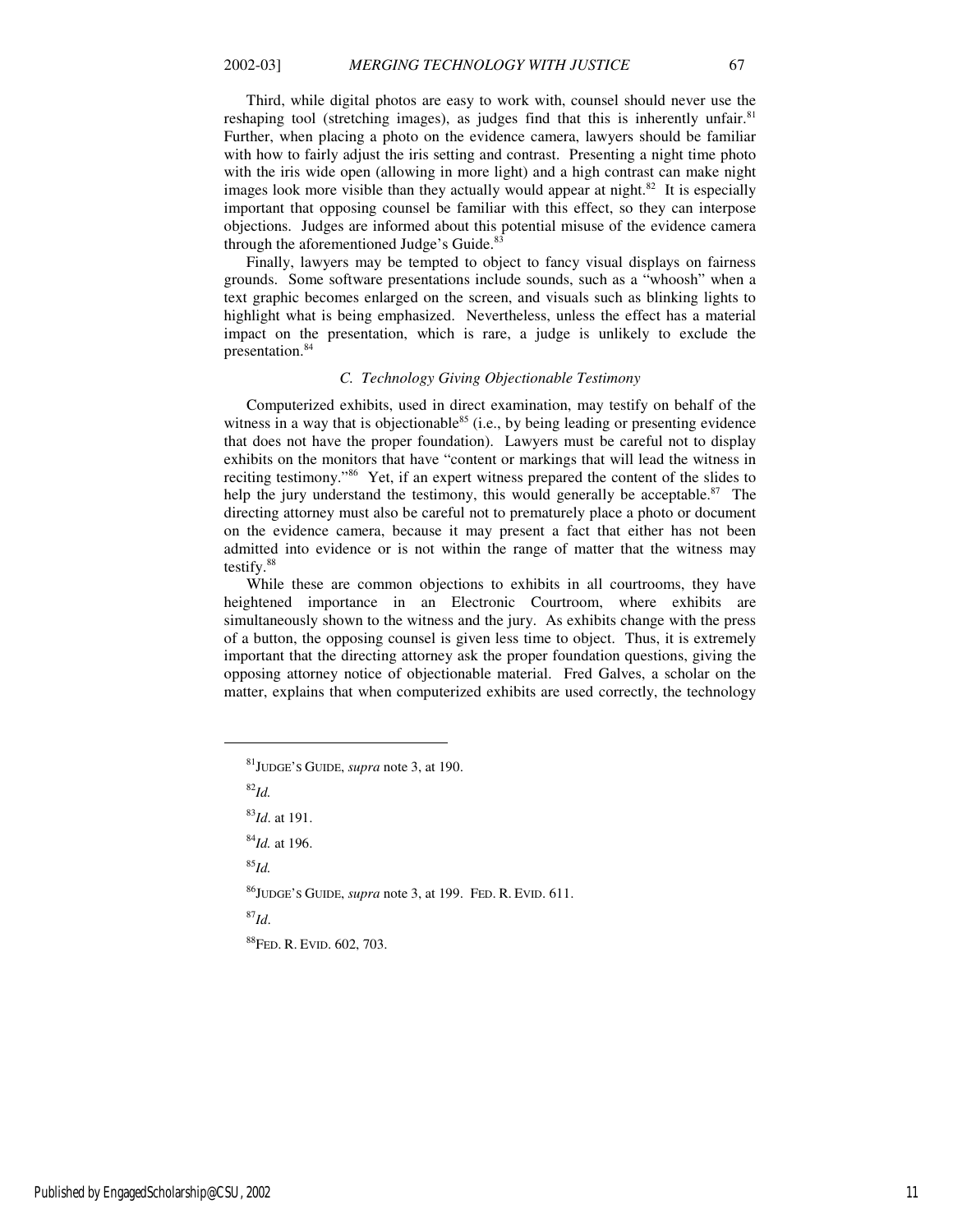can minimize such objections.<sup>89</sup> For example, instead of presenting the entirety of exhibits, digital exhibits enable attorneys to reveal only segments of the exhibit at a time, as they are needed, unlike the traditional easel presentations.  $90$ 

# IV. ILLUSTRATIVE AIDS: DISCRETION & COURTROOM TECHNOLOGY

The birth of the evidentiary issues in Electronic Courtrooms arise within the discretionary area of illustrative aids. Courtroom technology has resulted in a proliferation of digital, illustrative aids,  $91$  due to the ease with which attorneys can electronically mark, alter, and merge documents. Nevertheless, the Federal Rules of Evidence remain centered on evidentiary material, leaving the future treatment of courtroom technology largely to the discretion of the judge.<sup>92</sup> While historically it may have made sense not to promulgate standards for illustrative aids, the lack of coherence in this area is alarming given the increasingly strong presence of illustrative aids; they currently comprise more than half of the items shown to the jury during the trial. $93$  These numbers promise to increase within Electronic Courtrooms across the nation.<sup>94</sup>

With the shift from using chalk boards and easels to laptops and flat-panel jury monitors, the very nature of illustrative aids has grown and changed. While such aids have been a part of the American trial process for over 100 years, it was not until the 1950s that trial attorneys like Melvin Belli "championed vivid, dramatic models or charts to persuade jurors."<sup>95</sup> By the 1970s, the medium of presentation shifted from chalkboards to three-legged easels.<sup>96</sup> Originally, illustrative aids "rested demurely in one place in the courtroom and attention was directed at them from time to time. The circumstances dictated restraint."<sup>97</sup> Nevertheless, "[d]igital technology changed all that. The new digital monitors attract and indeed demand, attention."<sup>98</sup>

Illustrative aids are visual displays, not offered or admitted into evidence, that assist the jury in understanding the evidence.<sup>99</sup> The aids, as non-evidentiary material, generally are excluded from the jury room during deliberations.<sup>100</sup> This does not

<sup>90</sup>*Id.*

j

<sup>91</sup>JUDGE'S GUIDE, *supra* note 3, at 56.

<sup>92</sup>*Id.* at 56-57.

<sup>93</sup>*Id.* at 42.

 $94$ With the capability to electronically alter documents, there is a proliferation of illustrative aids in electronic courtroom. *See* Gwin interview, *supra* note 18.

<sup>95</sup>Butera, *supra* note 57, at 514.

<sup>96</sup>JUDGE'S GUIDE, *supra* note 3, at 58.

<sup>97</sup>*Id.* at 57.

<sup>98</sup>*Id*. at 57.

<sup>99</sup>*Id.*

 $100A$  judge may use his discretion in allowing the illustrative aid to enter the jury room. *See*, *e.g*., United States v. Barefoot, 1991 U.S. App. LEXIS 29757 (4th Cir. 1991); *see also*

<sup>89</sup>Galves, *supra* note 63, at 234.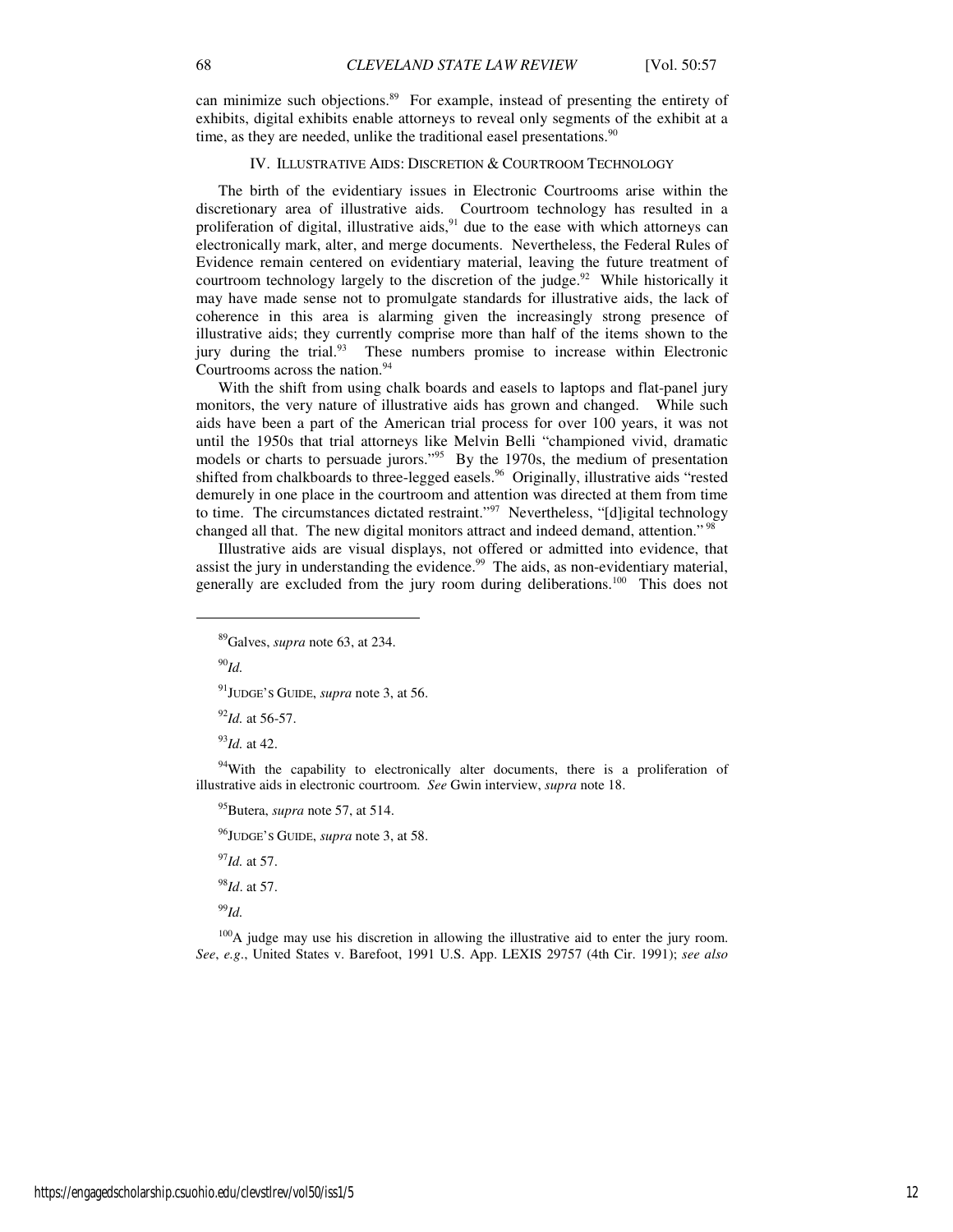mean that all computerized exhibits are kept out of the jury room. In some Electronic Courtrooms, jurors are given a laptop computer and a disk with all of the evidence burned onto it, so they can view the evidence in digital form.<sup>101</sup> A touchstone screen allows the jurors to select the evidence they wish to view, but blocks access to illustrative aids. Other Electronic Courtrooms have allowed the jury to return to the courtroom to have the evidence presented to them via the jury monitors.<sup>102</sup>

Two sets of decisions by the judge determines which exhibits will be used as illustrative aids. First, the judge must consider which exhibits can be used at all, even if the exhibit will not be offered as evidence. For example, a judge may bar the use of a power-point presentation in closing argument.<sup>103</sup> Second, the judge must determine which items to admit into evidence once an offer is made, distinguishing between illustrative aids and demonstrative evidence. With the rise of illustrative aids in the Electronic Courtroom, lawyers are becoming increasingly concerned about the criteria judges invoke to make these determinations.<sup>104</sup> "Considerable importance attaches to the principles applied to deciding what is an evidentiary exhibit and goes to the jury room when the jury retires and what is an illustrative aid that is not 'evidence' and does not go to the jury room."<sup>105</sup> An exploration of this decision-making process will reveal the need for more guidelines in this realm.

First, the Federal Rules of Evidence do not strictly extend to non-evidentiary matters and apply to illustrative aids only by analogy.<sup>106</sup> Thus, in determining which illustrative aids may be used in court, the Rules are used as mere touchstones for the judge's exercise of discretion. The two rules most referenced, applying their policy requirements to illustrative aids, are Rules  $102$  and  $611(a)$ .<sup>107</sup> Rule 102 invites judges to allow new forms of displays that help develop better juror understanding of the evidence and move trials along more efficiently.<sup>108</sup> Meanwhile, Rule  $611(a)(1)$ applies to compilations or charts that are not admitted into evidence under Rule 1006, requiring that the "presentation [is] effective for the ascertainment of the truth."<sup>109</sup> These ambiguous Federal Evidence Rules muddy the waters in determining how courts will treat technologically enhanced displays. For example, the Rules give judges few benchmarks on how to apply principles of fairness to

<sup>101</sup>JUDGE'S GUIDE, *supra* note 3, at 212-14. <sup>102</sup>*Id.* <sup>103</sup>Gwin interview, *supra* note 18. <sup>104</sup>JUDGE'S GUIDE, *supra* note 3, at 42. <sup>105</sup>*Id*.  $^{106}$ *Id.* <sup>107</sup>*Id.*

<sup>108</sup>*Id.*

j

<sup>109</sup>JUDGE'S GUIDE, *supra* note 3, at 42.

MCCORMICK ON EVIDENCE, 5th ed. 347 (Kenneth S. Broun, George E. Dix et al, eds., 1999). ("The question whether a particular exhibit may be taken by the jury is widely viewed as subject to discretionary control by the trial judge").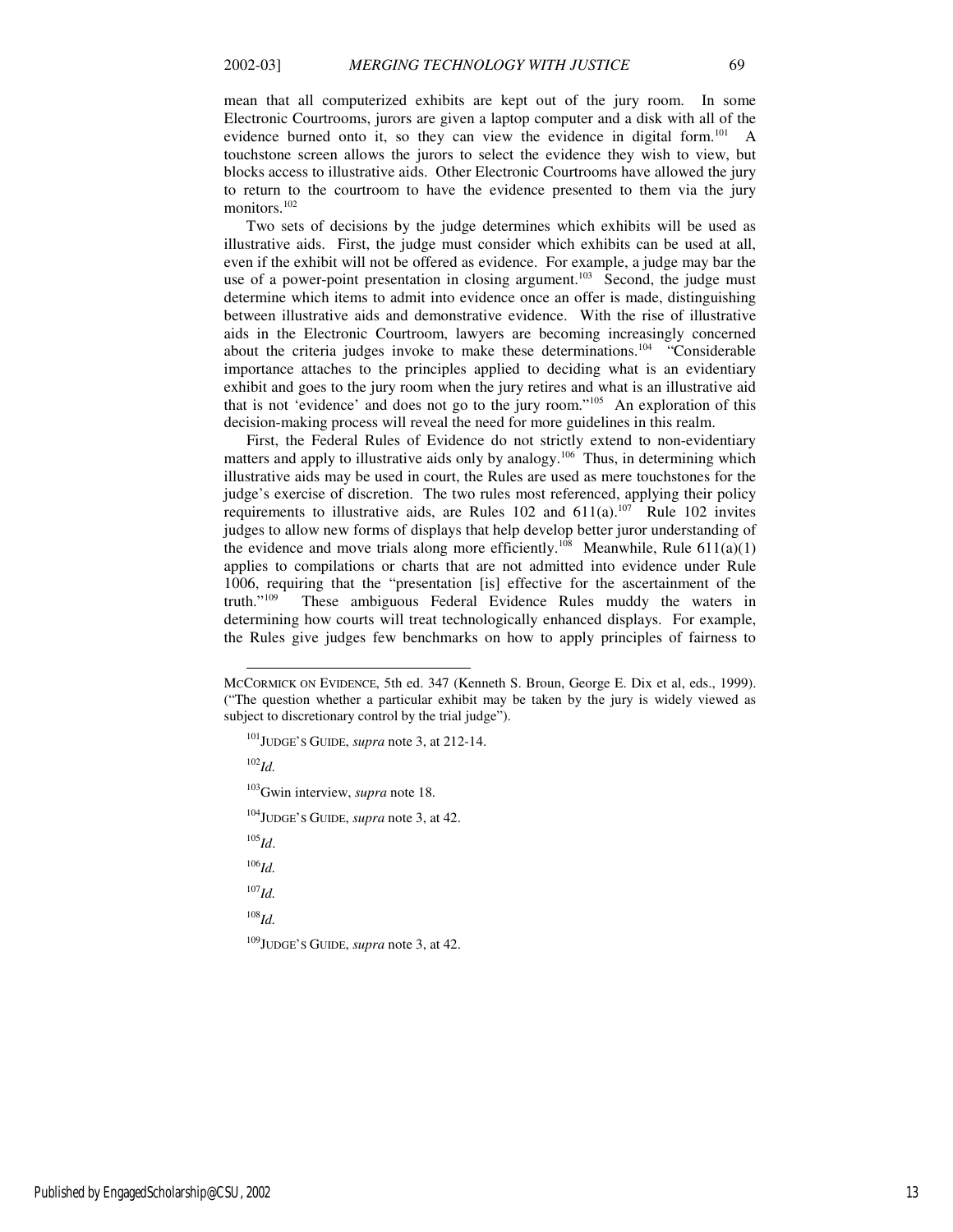labels, text treatments, colors, motion, sound, positioning, intervals, and repetition in illustrative aids.<sup>110</sup>

Courts may use the weighing test under Federal Evidence Rule 403 to assess the appropriateness of an illustrative aid, although not adhering strictly to its methodology. The Eastern District of Pennsylvania referred to Rule 403 when it found that a chart containing various adjectives and adverbs of culpability in different sizes and colors was confusing and misleading.<sup>111</sup> Nevertheless, the *Judge's Guide* notes that

illustrative aids can be excluded even if the prejudicial effect is not so substantial as to reach the traditional threshold of Rule 403, because they are supposed to be useful and cannot serve that purpose if they do not convey information clearly without attendant distraction, unnecessary emphasis, or needless cumulative display.<sup>112</sup>

The Sixth Circuit explained in *United States v. Bray*, <sup>113</sup> that trial courts have "discretionary authority" to exclude illustrative aids because they fail to "clarify and simplify complex testimony or other information and evidence or to assist counsel in the presentation of argument to the court or jury."<sup>114</sup>

Judicial discretion extends to a second arena, determining if the illustrative aid will be admitted into evidence and entered into the record as "demonstrative evidence." Demonstrative evidence is a broad category that includes all evidence apart from tangible items that played a role in the incident in question.<sup>115</sup> While "substantive" or "real" evidence tends to allow jurors to rely on first-hand sensory perceptions to assess the facts in controversy, "demonstrative evidence" gives indirect sense impressions about what occurred.<sup>116</sup> "The principal distinction between the two types of evidence is that real evidence . . . is evidence that is collected or developed during the pendency of the case. Demonstrative evidence generally attempts to recreate or show a situation similar to facts in the case: It illustrates the witness's testimony."<sup>117</sup> Thus, demonstrative evidence includes a photo that accurately reflects a witness's recollection, maps relevant to establish a geographical feature, or summary charts and diagrams to help make evidence more understandable.<sup>118</sup>

j

<sup>114</sup>*Id.* at 1111.

<sup>115</sup>MCCORMICK ON EVIDENCE, *supra* note 100, at 339.

<sup>116</sup>Don Howarth, Suzelle M. Smith, and Mary La Cesa, *Rules Governing Demonstrative Evidence at Trial: A Practitioner's Guide*, 20 W. ST. U. L. REV. 157, 158 (1992).

<sup>117</sup>*Id.*

<sup>118</sup>MCCORMICK ON EVIDENCE, *supra* note 100, at 338-39; FED. R. EVID. 1006.

<sup>110</sup>*Id*. at 192.

 $111$ United States v. McDade, 83 F.3d 153 (6th Cir. 1996).

<sup>112</sup>JUDGE'S GUIDE, *supra* note 3, at 58.

<sup>113</sup>139 F.3d 1104 (6th Cir. 1998)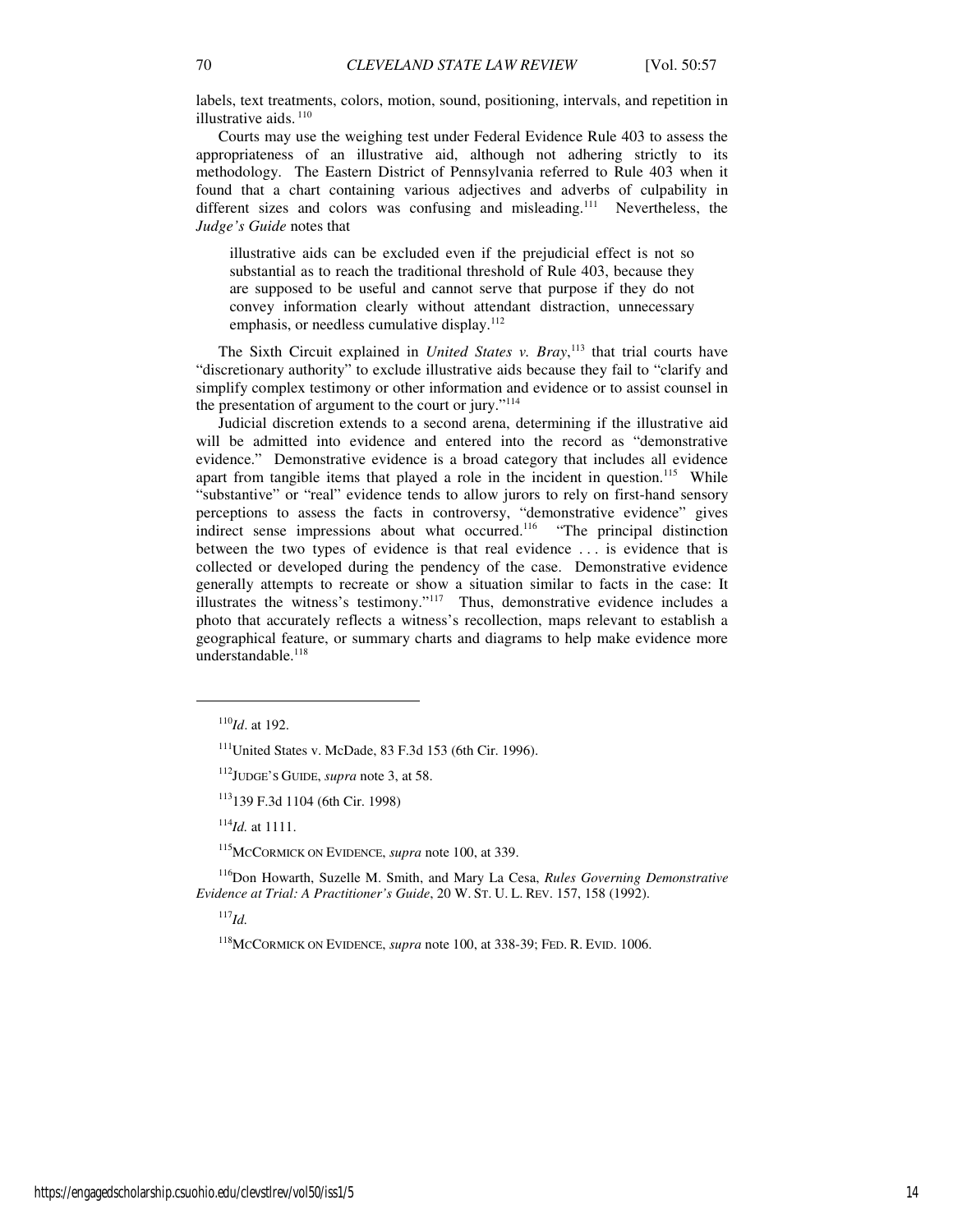The foundation requirements for admitting demonstrative evidence are different from those applied to real evidence. Because demonstrative evidence was not a part of the incident in question (such as a murder weapon), there is no need for detailed authentication, proving that the object in court was actually the object involved in the matter.<sup>119</sup> Instead, the foundation is simply based on the evidence's helpfulness in aiding the trier of fact to better understand or evaluate the substantive evidence.<sup>120</sup> While helpfulness to the witness may be a relevant factor in determining if the exhibit may be used in court as an illustrative aid, only helpfulness to the jury is relevant in determining if the aid should be admitted as evidence.<sup>121</sup> There are three criteria which set the floor, but not the ceiling, for determining if an item may be admitted as demonstrative evidence.<sup>122</sup> First, if the proffered evidence is to illustrate witness testimony, the witness must be familiar with it.<sup>123</sup> Second, the evidence must fairly and accurately reflect the other evidence to which it relates.<sup>124</sup> Third, the evidence must be relevant.<sup>125</sup> These criterion create the per se rule that, if one of these factors is not met, the evidence would not be helpful to the trier of fact.<sup>126</sup> Nevertheless, judges may use their discretion to rule, on other grounds, that the display should not be admitted as demonstrative evidence because it will not sufficiently aid the trier of fact.<sup>127</sup>

In the Electronic Courtroom, judicial discretion is often exercised to determine if the use of the equipment results in an acceptable illustrative aid or demonstrative evidence. Such questions are presented when considering a power point presentation used in summation and the images printed on the court's color video printers (which print a copy of the display on the monitor along with the lawyer's colored

<sup>121</sup>*Id.*

 $\overline{a}$ 

<sup>122</sup>*See* Howarth, *supra* note 116, at 157.

<sup>123</sup>*Id*.

<sup>124</sup>*See*, *e.g*., Sanchez v. Denver & Rio Grande W. R.R. Co., 538 F.2d 304, 306 n.1 (10th Cir. 1976) (noting that party must lay foundation of accuracy and fairness for motion picture exhibit); *see also* United States v. Myers, 972 F.2d 1566, 1579 (11th Cir. 1992) (noting that admissibility turns on whether there is foundation testimony that demonstrative evidence is a "fair" and "accurate" depiction of original.).

<sup>125</sup>These criteria are listed in much of scholarly literature as four separate prongs:  $(1)$ usefulness to the trier of fact; (2) witness familiarity with the evidence; (3) relevance; and (4) accuracy. *See*, *e.g*., Howarth, *supra* note 116, at 157; Butera, *supra* note 57, at 515. The first one is listed separately given that the other three factors are all methods of assessing the usefulness of the evidence.

<sup>126</sup>*Id.*

<sup>127</sup>"A district court has broad discretion in deciding evidentiary matters including the admissibility of experiments. Accordingly, we will not disturb the court's decision unless we have a definite and firm conviction it made a clear error of judgment or exceeded the bounds of permissible choice in the circumstances." Pandit v. Am. Honda Motor Co., 82 F.3d 376, 381 (10th Cir. 1996) (citations omitted).

<sup>119</sup>MCCORMICK ON EVIDENCE, *supra* note 100, at 338-39.

<sup>120</sup>Howarth, *supra* note 116, at 158.